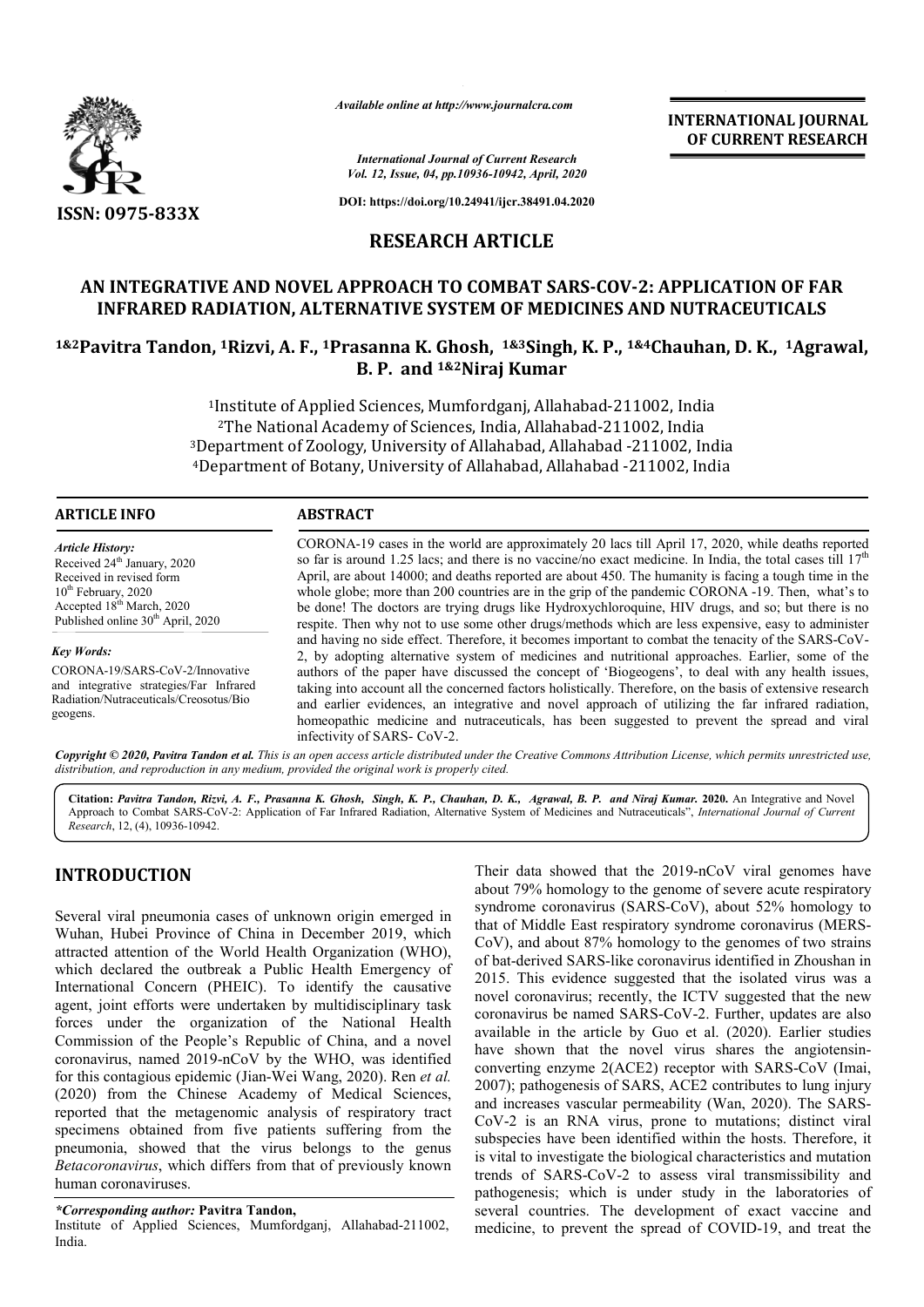patients is still in process/progress, therefore, the WHO has suggested several measures to prevent the spread of the disease. The American Association of Naturopathic Physicians has also issued 'Naturopathic Recommendations' for adopting necessary measures (https://naturopathic.org/ page/ Covid19 Resources). Not only that several other countries including India, have released circulars/notices/orders for following necessary guidelines to avoid the spread of SARS-CoV-2. Therefore, it becomes important to combat the tenacity of the SARS-CoV-2, by adopting alternative system of medicines and nutritional approaches also, to protect ourselves by adopting other than allopathic remedies as well as enhancing immunity as the safe guard. The immune system is precisely a system, not a single entity; it is an intricate mechanism which follows the dogma of 'Biogeogens (NirajKumar, 2013). Therefore, it is necessary to correlate the intricacies and interconnectedness of the immune response, which be seen with holistic outlook, to recommend the strategy to counteract the SARS-CoV-2. An integrative approach of utilizing far infrared radiation, homeopathic medicine and nutraceuticals (developed by the authors), has been suggested to prevent spread and viral infectivity ofSARS-CoV-2.

# **MATERIALS AND METHODS**

As stated above, firstly, it is necessary to follow the guidelines issued by the WHO (https://globalhandwashing.org/wpcontent/uploads/2020/03/WHO- 2019-NcOV-IPC\_WASH-2020.1-eng-5.pdf) and the American Association of Naturopathic Physicians (https://naturopathic.org /page/ Covid19 Resources; Naturopathic Recommendations Regarding the 2019 Novel Coronavirus (2019-nCoV).) to protect ourselves from SARS-CoV-2. Further, three pronged strategy of exposure/administration to the following procedures/medicine could be adopted as the recent approach to combat the disease –Exposure to Far Infrared (FIR) Radiation: SARS-CoV-2 do not replicate outside living cell but may persist on contaminated environmental surfaces and the duration of persistence is affected by temperature and humidity. Contaminated surfaces are known to be significant vectors in the transmission of infections in the hospital setting as well as the community (Chan, 2011). Several other environmental dimensions/factors including daily sunlight, wind velocity and air pressure, has been shown to be associated with SARS epidemic (Yuan, 2006; Cai, 2007).

The dynamics of SARS epidemic involves multiple factors including physical property of virus, outdoor and indoor environments, hygiene, special distribution, social distancing and genetic predisposition of a particular population (Lin, 2006; Chan, 2006); such dimensions play vital role in determining the pathogencity of a said disease, has also been discussed by the authors (Niraj Kumar, K P Sigh and Prasanna K. Ghosh) in the dogma of Biogeogens (Niraj Kumar, 2013). Therefore, understanding the stability of viruses in different temperature and humidity conditions is important in understanding transmission of novel infectious agent; therefore, further literature search enabled authors to propose the novel method of exposure to FIR, based on the methodology developed by En-Jing, Lia, Wei-Hong Huang (En-Jing, 2020). FIR heating fans are commonly used to warm homes in India also, which generate FIR radiation (type of electromagnetic radiation) having heating effect. The FIR wavelength ranges from 5.6 – 1000 μm, which is above those of microwaves and longer than those of visible light (Shui et al., 2015).

FIR is invisible to the human eye (Li et al., 2017). From Planck Distribution curve, the wavelength emitted or absorbed radiations can be calculated at particular temperature. The penetration capacity of any electromagnet wave is determined by skin depth. Formula for skin depth is as given below:

 $\delta = \sqrt{\pi/\rho}$ furuo)

Where  $\rho$  = Resistivity of the material;  $f = Test$  frequency  $\mu_r$  = Relative permeability  $\mu$ <sup>o</sup> = Permeability constant

Further, the relation between power of FIR fan (Watt) and Room size has already been studied (Ali Ahmed Hamza, 2010). Thus, applying the techniques discussed by the earlier authors in aforesaid references (as cited), it was calculated by one of the authors (Pavitra Tandon) that 900 Watt (220-240 V at 50 Hz)fan is sufficient to heat the room of dimension  $5x5x4.6$  m<sup>3</sup>. Therefore, from Planck Distribution curve calculation; and the studies of Ali Ahmed et al. (2010) and Beever, R. et al. (2010) it is established that FIR can penetrate up to about 4 centimeters beneath human skin, to proliferate the human cells and tissues, which makes FIR a promising treatment for cardiovascular malfunction, pain, inflammation, skin itches and some chronic health problems.

FIR radiation induced degradation of RNA but not double strand genomic DNA in airborne microorganisms; after FIR radiation, genomic DNA extracted from airborne microorganisms remained intact, while RNA from airborne microorganisms were degraded in terms of treatment period (En-Jing, 2020). Accordingly, a similar FIR Fan (as used by En-Jing et al., (2020) of 900 wattage (220-240 V & 50 Hz) has been suggested for Indian people/clinics (Fig.1 & 2), with total exposure period of about 2 hrs only for the clinics of about  $5x5x4.6$  m<sup>3</sup> volume, taking into account the discussions in the research articles of Shui et al. (2015) Li et al. (2017) and Ali et al. (2010) In the IR radiations, only FIR transfers energy purely in the form of heat. The absorbed excessive energy can change the energy levels of RNA molecule and thereby destructing the structure of the virus.

Therefore, such FIR radiation exposure could be significant for RNA degradation of SARS-CoV-2. The practicing clinics in India may adopt and verify the results, as it is cheap, easy and effective method of controlling the spread of virus.

Administration of Homeopathic medicine: It has been discussed by En-Jing *et al.* (2020) that there is a possibility of survival of a few viruses, even after the exposure to FIR radiation; therefore, to ensure complete elimination further, treatment/remedy has been suggested on the basis of extensive research in the field of Homeopathic medicines, and discussion with the local registered practitioners. The exact medicine is Creosote (Beechwood Kreosote; commercial/pharmaceutical/ homeopathic name –Kreosotum 30 CH). Creosote is a category of carbonaceous chemicals formed by the distillation of various tars and pyrolysis of plant-derived material, such as wood or fossil fuel. They are typically used as preservatives or antiseptics (https://en.wikipedia.org/wiki/Creosote.). All types of creosote are composed of phenol derivatives (Fig.3) and share some quantity of monosubstituted phenols (American Pharmaceutical Association, 1985; Allen, Alfred Henry, 1910;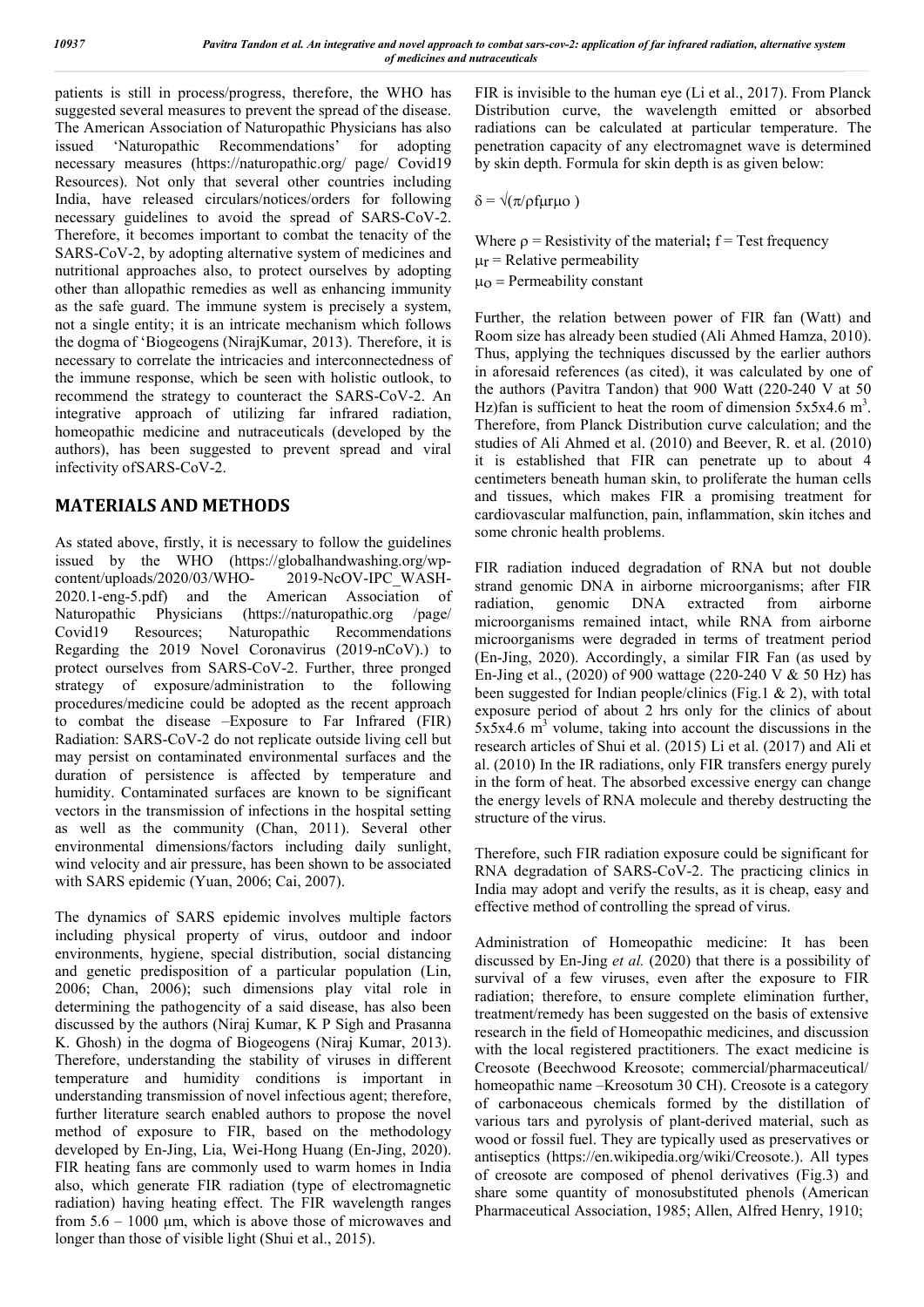| Constituency of distillations of creosote from different woods at different temperatures<br>(https://en.wikipedia.org/wiki/Creosote) |                                |                |                       |                        |
|--------------------------------------------------------------------------------------------------------------------------------------|--------------------------------|----------------|-----------------------|------------------------|
|                                                                                                                                      | <b>Beech</b><br>$200 - 220$ °C | $200 - 210$ °C | Oak<br>$200 - 210$ °C | Pine<br>$200 - 210$ °C |
| Monophenols                                                                                                                          | 39.0 %                         | 39.0 %         | 55.0 %                | $40.0\%$               |
| Guaiacol                                                                                                                             | $19.7\%$                       | $26.5\%$       | 14.0%                 | 20.3%                  |
| Creosol and homologs                                                                                                                 | 40.0%                          | 32.1%          | 31.0%                 | 37.5%                  |
| Loss                                                                                                                                 | $1.3\%$                        | $2.4\%$        | .                     | $2.2\%$                |

Active ingredients (Ogata N. 1995) of Kreosotum 30 CH (Fig.4)

| <b>Active Ingredient/Active Moiety</b> |                   |                |  |  |  |  |
|----------------------------------------|-------------------|----------------|--|--|--|--|
| <b>Ingredient Name</b>                 | Basis of Strength | Strength       |  |  |  |  |
| WOOD CREOSOTE (UNII: 3JYG22FD73)       |                   | $30$ [hp C]    |  |  |  |  |
| (WOOD CREOSOTE - UNII:3JYG22FD73)      | WOOD CREOSOTE     | in $30$ [hp C] |  |  |  |  |



**Figs 1 & 2: The model of the FIR fan available in the local market of Allahabad, as procured by the main author (Niraj Kumar); the company name (REECO) is only suggestive as a model, to utilize either the same or of others also available in the market.**



(\*Coutesy:https://www.1mg.com/otc/dr.-reckeweg-kreosotum-dilution-30-ch-otc326690)

(The company name (Dr Reckeweg & Co\*), is only suggestive as a brand, to utilize either the same or of others also available in the market. The main author (Niraj Kumar) procured the same for display and discussion with the registered practitioners.)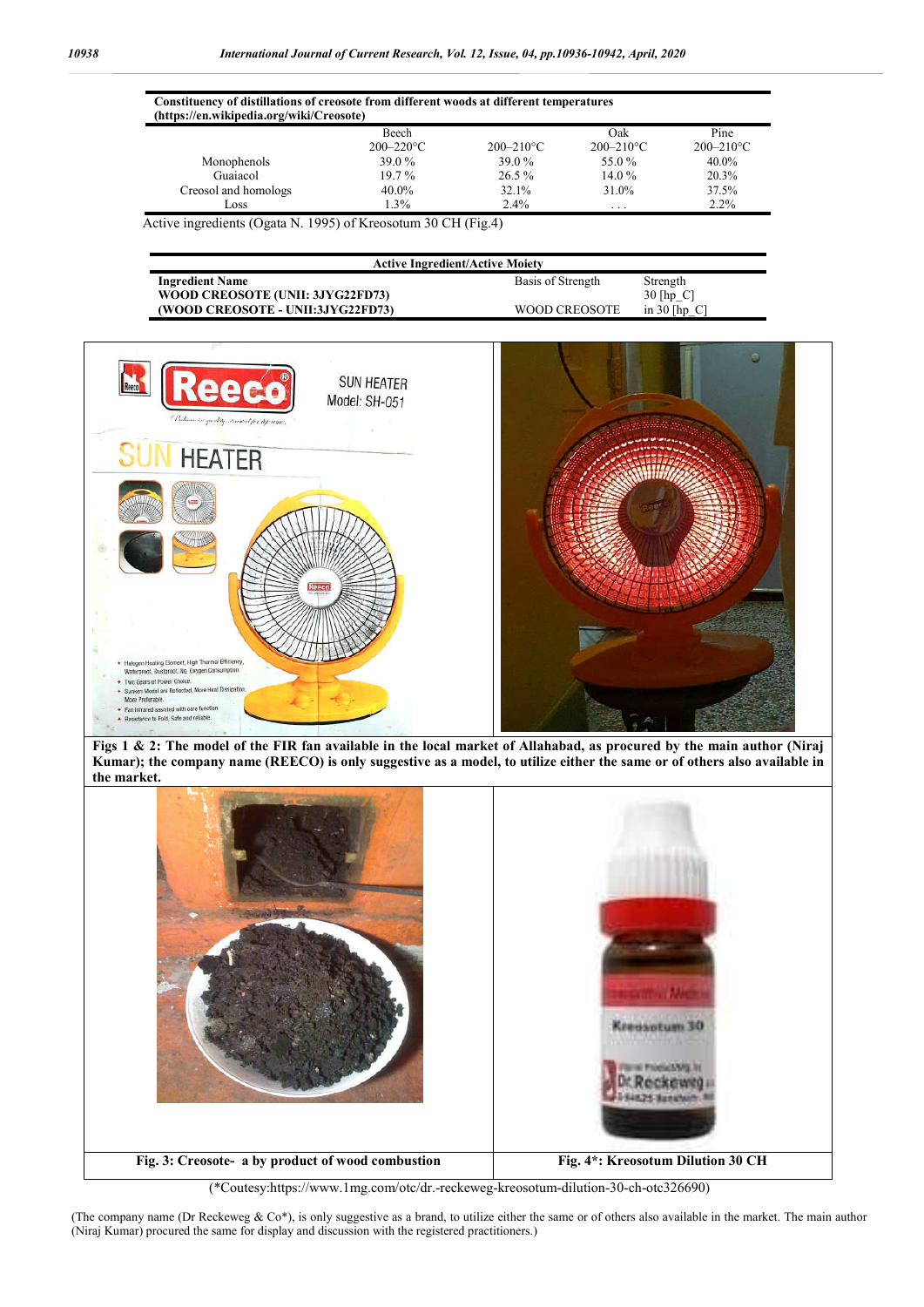*10939 Pavitra Tandon et al. An integrative and novel approach to combat sars-cov-2: application of far infrared radiation, alternative system of medicines and nutraceuticals*

| Biochemical analysis of Moringa Leaves powder<br><b>Moringa Powder</b> |       |                                     |         |             |
|------------------------------------------------------------------------|-------|-------------------------------------|---------|-------------|
|                                                                        | S.No. | Test parameters                     | Results | Unit        |
|                                                                        |       | Moisture                            | 5.80    | g/100g      |
|                                                                        |       | Protein                             | 16.49   | g/100g      |
|                                                                        |       | Fat                                 | 1.43    | g/100g      |
|                                                                        | 4     | Carbohydrate                        | 49.00   | g/100g      |
|                                                                        |       | Energy                              | 270.83  | Kcal/100g   |
|                                                                        |       | Crude Fibre                         | 18.56   | g/100g      |
|                                                                        |       | Phenolic <sub>596.72</sub><br>Total |         | mgGAE/100g  |
|                                                                        |       | Content                             |         |             |
|                                                                        | 8     | Flavond <sup>1.23</sup><br>Total    |         | $mg$ QE/g   |
|                                                                        |       | Content                             |         |             |
|                                                                        | 9     | Antioxidant test                    | 84.66   | $\mu$ mol/g |
|                                                                        | 10    | Calcium                             | 1975.31 | mg/100g     |
|                                                                        | 11    | Phosphorus                          | 197.58  | mg/100g     |
|                                                                        | 12    | Iron                                | 10.75   | mg/100g     |
|                                                                        | 13    | Total Ash                           | 9.72    | g/100g      |
|                                                                        | 14    | Vitamin C                           | 88.41   | Mg/100g     |
|                                                                        |       |                                     |         |             |

**Fig. 5. Preparation and biochemical properties of Moringa Leaves, as developed in IASc, by Rizvi et.al.**

| Fig. 6. Development of cookies with Moringa Leaves powder |                                                                    |                        |                |             |
|-----------------------------------------------------------|--------------------------------------------------------------------|------------------------|----------------|-------------|
| <b>Different taste of cookies</b>                         | Biochemical analysis of Biscuit fortified by Moringa Leaves powder |                        |                |             |
|                                                           | S.No.                                                              | <b>Test</b>            | <b>Results</b> | Unit        |
|                                                           |                                                                    | parameters             |                |             |
|                                                           | 1                                                                  | Total ash              | 1.72           | g/100g      |
|                                                           | $\overline{2}$                                                     | Protein                | 2.57           | g/100g      |
|                                                           | $\overline{3}$                                                     | Fat                    | 24.12          | g/100g      |
|                                                           | $\overline{4}$                                                     | Carbohydrate           | 63.59          | g/100g      |
|                                                           | 5                                                                  | Energy                 | 481.72         | Kcal/100g   |
|                                                           | 6                                                                  | Crude Fibre            | 3.75           | g/100g      |
|                                                           | $\overline{7}$                                                     | Total                  | 264.162        | mgGAE/100g  |
|                                                           |                                                                    | Phenolic               |                |             |
|                                                           |                                                                    | Content                |                |             |
|                                                           | 8                                                                  | Total                  | 0.27           | $mg$ QE/g   |
|                                                           |                                                                    | Flavond                |                |             |
|                                                           |                                                                    | Content                |                |             |
|                                                           | 9                                                                  | Antioxidant            | 29.78          | $\mu$ mol/g |
|                                                           |                                                                    | test                   |                |             |
|                                                           | 10                                                                 | Calcium                | 800            | mg/100g     |
|                                                           | 11                                                                 | Phosphorus             | 230            | mg/100g     |
|                                                           | 12                                                                 | Iron                   | 4.25           | mg/100g     |
|                                                           | 13                                                                 | Vitamin $\overline{C}$ | 9.36           | g/100g      |
|                                                           |                                                                    | *Rizvi et.al. 2018     |                |             |
|                                                           |                                                                    |                        |                |             |
|                                                           |                                                                    |                        |                |             |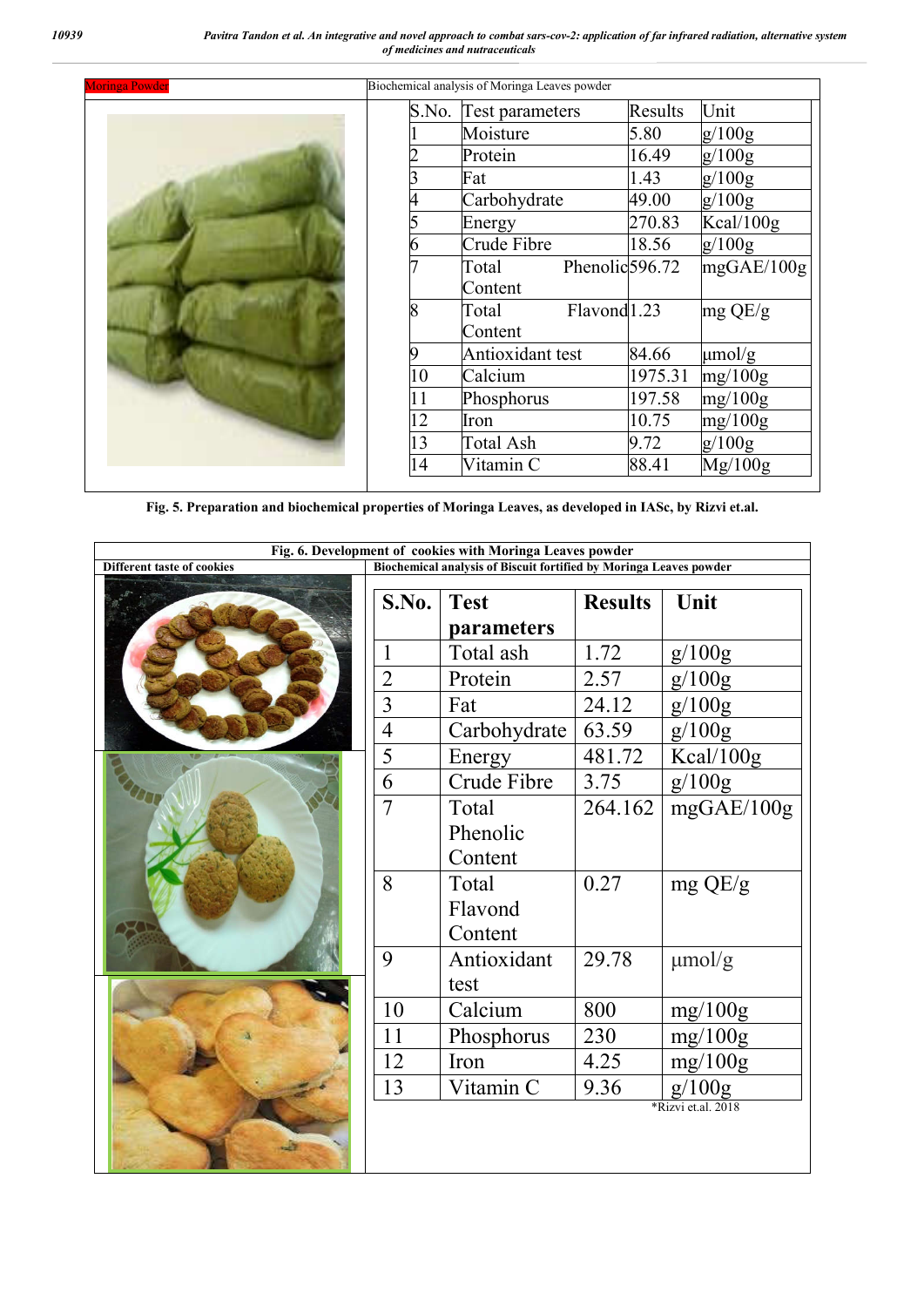| Fig.7: Moringa food products | Biochemical analysis of Red Guava jelly fortified by<br>Moringa leave powder |                  |                |             |
|------------------------------|------------------------------------------------------------------------------|------------------|----------------|-------------|
|                              | S.No.                                                                        | <b>Test</b>      | <b>Results</b> | Unit        |
|                              |                                                                              | parameters       |                |             |
|                              | 1                                                                            | Moisture         | 15.43          | g/100g      |
|                              | $\overline{2}$                                                               | Protein          | 6.81           | g/100g      |
|                              | 3                                                                            | Fat              | 0.45           | g/100g      |
|                              | $\overline{4}$                                                               | Carbohydrate     | 76.66          | g/100g      |
|                              | 5                                                                            | Energy           | 337.93         | Kcal/100g   |
|                              | 6                                                                            | Crude Fibre      | 0.22           | g/100g      |
|                              | $\overline{7}$                                                               | Total            | 175.75         | mgGAE/100g  |
| <b>Moringa Guava Jelly</b>   |                                                                              | Phenolic         |                |             |
|                              |                                                                              | Content          |                |             |
|                              | 8                                                                            | Total            | 0.184          | $mg$ QE/g   |
|                              |                                                                              | Flavond          |                |             |
|                              |                                                                              | Content          |                |             |
|                              | 9                                                                            | Antioxidant      | 35.90          | $\mu$ mol/g |
|                              |                                                                              | test             |                |             |
|                              | 10                                                                           | Calcium          | 24.23          | mg/100g     |
|                              | 11                                                                           | Phosphorus       | 35.51          | mg/100g     |
|                              | 12                                                                           | Iron             | 0.22           | mg/100g     |
|                              | 13                                                                           | <b>Total Ash</b> | 0.43           | g/100g      |
|                              |                                                                              |                  |                |             |
| Moringa Amla Jelly           | 14                                                                           | Vitamin C        | 75.78          | mg/100g     |

**Moringa Amla Jelly**

Renard, Adolphe, 1895) as – O-cresol: (CH3)C6H4(OH) Mand p-cresols: (CH3)C6H4(OH) Creosol and homologs: C6H3(CH3)(OH)(OCH3)— Various phenols: C6H5OH—

Phenol: C6H5OH Guaiacol: C6H4(OH)(OCH3) . Traditionally, Kreosote was used to treat infertility, kidney and gallbladder stones, rheumatism, arthritis, pain and inflammation. It was also used to reduce the complications of diabetes; and also taken as nutritional supplement. In 1950s creosote bush was used as disinfectant or antiseptic to preserve food and natural fibers (Pankaj, **G**.; Partha, 2001; Satti, 2005). Kreosote and their constituents are being also used for their bactericidal power and expectorant activity (Shifa shaffique, 2018). It's ingredient guaiacol is effectively used in other form (Potassium Guaiacolsulfonate) as allopathic medicine for relieving symptoms of cough and mucus in the chest due to respiratory infections, asthma, colds, or hay fever (https://www.webmd.com/ drugs/2/drug-7958/potassiumguaiacolsulfonate-oral/details). Therefore, on the basis of the above, and discussion with the registered practitioners, it could be recommended that Kreosote is very effective to negate the effect of the virus on respiratory system. If taken regularly (10 drops of mother tincture of Kreosotum 30 CH, twice daily), for a week, along with FIR radiation (at least once daily), the virus would be eliminated completely.

**Use of Nutraceuticals:** Methodologically, it is important to take into account the interaction of various Population factors, Environmental factors and Cultural factors with each other for determining the pattern and pathogenicity of the disease and its spread in a particular geo-social condition. The two such recent examples of the spread of COVID-19 disease in India is the i) migration of the labours/workers from one state to the other in India (in other parts of the world also), which made them unknown carriers, and ii) distribution of Tablighi fellows in

different parts of India carrying the CORONA virus to almost all over India (https://www.nytimes.com/ 2020/04/10/ world/asia/coronavirus- migrants.html; https://www. aljazeera.com/ news/2020/04/tablighi-jamaat-event- indiaworst-coronavirus-vector-200407052957511.html). The Tablighi fellows (*Tablighi Jamaat is an Islamic missionary movement that focuses to exhort Muslims and encourage fellow members to return to practicing their religion as it was practised during the lifetime of the Islamic prophet Muhammad*) and migrant workers have not only become the victims of Covid-19, but spreaders, too, creating a new world of risk for a vulnerable population. The majority of both the groups are malnourished, i.e. some are obese (several Tablighi), while others are undernourished or suffering from hidden hunger (migrating workers). To fight the virus, they must be provided balanced and nutritious diet; as a healthy immune system can only defeat invading pathogens. For a developing country like India with so much of population pressure, it is not an easy task. The Institute of Applied Sciences, Allahabad has done extensive research for developing such nutritious but cheap functional food, which could be an ideal food supplement for such malnourished and infected population. These products are tested and verified by the governmental and non-governmental agencies. The method of preparation of such nutraceuticals/functional food has been described in detail, by Rizvi et al (2018). These are mainly developed from the Moringa leaves, amalgamating with seasonal fruits, as guava, amla etc., the pictographic details are given in Fig. 5, 6 & 7. If right dose of such nutraceuticals is given daily to the population, there will be less chance of infection; and better recovery in the infected patients. For an adult male weighing 60 kg or an adult female weighing 55 kg, the prescribed dose is 100 g of these products daily along with the balanced diet for better result (Anees F. Rizvi, 2018).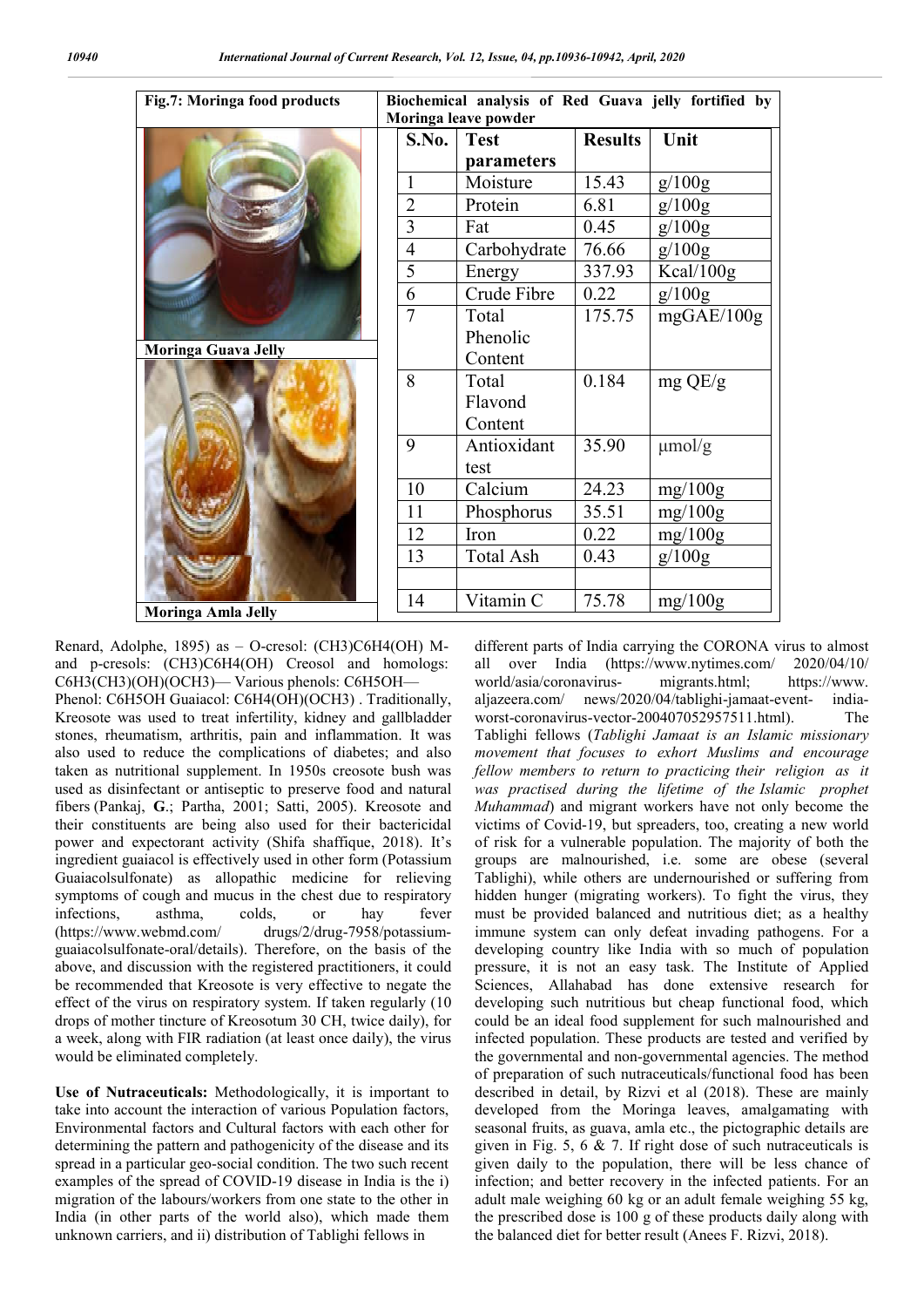# **DISCUSSION**

The whole world is badly in the grip of the pandemic COVID-19. Several thousand deaths have been reported so far from different developed and developing countries, like USA, China, Italy, Spain, England, India and so. Indian government is very effectively monitoring the situation with minute-to-minute updates (https://www.mygov.in/covid-19). The guidelines given by the Ministry of AYUSH, Government of India (https://pib.gov.in/ Press Release Page.aspx?PRID=1600895) may also be adopted to ensure better health. The supplements like zinc, selenium, iron, copper, folic acid, and vitamins A, B6, C, D and E, are also beneficial (https://naturopathic. org/page/Covid19Resources), as also confirmed by one of the authors, who is allopathic medical practitioner (B P Agarwal). On the basis of ethno-botanical medicinal evidences, one of the authors (D K Chauhan) has also suggested that boiling water with a pinch (about .005 g) of clove, turmeric, black pepper, garlic, ginger, and a drop of coriander oil, may be taken as morning tea, as it could be protective and preventive against the viruses. But unfortunately, as no exact medicine or vaccine has been developed so far, therefore, in the light of such precarious situation and rapidly spreading pandemic, it is the need of hour to adopt an integrative and innovative approach to combat this dreaded disease, therefore, the above methods/strategies could be adopted, as it is cheap, easy to adopt and could be effective on the ground of the research done as well as the references cited in the aforesaid text.

#### **Conclusion**

WHO is also regularly updating the whole world, as well as trying its best to evolve some concrete strategy/medicine/vaccine, therefore, it would be nice if the aforesaid methods, as described in this paper could be tried, as these are totally harmless with no side effect, if administered cautiously and carefully.

**Acknowledgement:** The authors are grateful to Dr S A Meesum, Community Medicine, Govt. Hospital, Allahabad, for his valuable advices, other doctors (Homeopath) for rendering valuable inputs, and Mr Aashu-Bhaskar, student of Business Administration for developing the snaps. Two authors (Niraj Kumar and Pavitra Tandon) are also grateful to Prof. Satya Deo, General Secretary, NASI, Allahabad for his kind advices and encouraging attitude.

**Conflict of interest:** Authors declare that there is no conflict of interest.

# **REFERENCES**

- Ali Ahmed Hamza H. and Mahmoud Gaber Morsy, 2010. Energy efficiency and indoor thermal perception: a comparative study between radiant panel and portable convective heaters. Energy Efficiency: 3, 283-301
- Allen, Alfred Henry, 1910."Creosote and Creosote oils". Allen's Commercial Organic Analysis 3: 346–391.
- American Pharmaceutical Association, "Creosote and Creosote oils". Proceedings of the American Pharmaceutical Association at the Annual Meeting. (1895) 43: 1073.
- Anees F. Rizvi, Qamar F. Rizvi, Dharmendra Kumar, Vinita Puranik, Niraj Kumar and D. K. Chauhan, 2018. Amelioration of therapeutic potential of *Moringa oleifera*  leaves through value added products development; IJGHC, June August 2018; Sec. B; Vol.7, No.3, 529-540. DOI: 10.24214/IJGHC/HC/7/3/52940.
- Anees F. Rizvi, Vinita Puranik, Devendra Kumar Chauhan, Niraj Kumar. 2018. "Preparation of value added products (Functional food) for malnourished women of the rural areas, near Allahabad" in a national seminar at S.S.Khanna Girls Degree College, Allahabad on 27-28 Nov.
- Beever, R. 2010. The effects of repeated thermal therapy on quality of life in patients with type II diabetes mellitus. *J Altern Complement Med.,* 16, 677-681.
- Cai, Q. C., Lu, J., Xu Q. F. et al. 2007. "Influence of meteorological factors and air pollution on the outbreak of severe acute respiratory syndrome," Public Health, vol. 121, no. 4, pp. 258–265.
- Chan, K. H., Malik Peiris, J. S., Lam, S. Y., Poon, L. L., Yuen, M. K. Y. and Seto, W. H. 2011. The Effects of Temperature and Relative Humidity on the Viability of the SARS Coronavirus; Volume Article ID 734690, https://doi.org/10.1155/2011/734690.
- Chan, V. S. F., Chan, K. Y. K., Chen, Y. et al. 2006. "Homozygous L-SIGN (CLEC4M) plays a protective role in SARS coronavirus infection," Nature Genetics, , vol. 38, no. 1, pp. 38–46.
- En-Jing, Lia, Wei-Hong Huang, 2020. Instability of nucleic acids in airborne microorganisms under far infrared radiation; February 2020
- https://en.wikipedia.org/wiki/Creosote.
- https://globalhandwashing.org/wp-
- content/uploads/2020/03/WHO- 2019-NcOV-IPC\_WASH-2020.1-eng-5.pdf
- https://naturopathic.org/page/Covid19Resources;
- https://pib.gov.in/PressReleasePage.aspx?PRID=1600895
- https://www.aljazeera.com/news/2020/04/tablighi-jamaat-
- event- india-worst-coronavirus-vector-200407052957 511. html
- https://www.mygov.in/covid-19
- https://www.nytimes.com/2020/04/10/world/asia/coronavirusmigrants.html
- https://www.webmd.com/drugs/2/drug-7958/potassiumguaiacolsulfonate-oral/details
- Imai Y, Kuba K, Penninger JM. 2012. Angiotensin-converting enzyme 2 in acute respiratory distress syndrome. Cell Mol Life Sci 2007; 64:2006.
- Jian-Wei Wang, Bin Cao, Chen Wang, 2020. Science in the fight against the novel coronavirus disease (editorial), Chinese Medical Journal, February 28.
- Lin, K., Fong, D. Y. K. B. Zhu, and J. Karlberg, 2006. "Environmental factors on the SARS epidemic: air temperature, passage of time and multiplicative effect of hospital infection," Epidemiology and Infection, vol. 134, no. 2, pp. 223–230.
- Li, K., Xia, L., Liu, N.F., Nicoli, F., Constantinides, J., D'Ambrosia, C., Lazzeri, D., Tremp, M., Zhang, J.F., and Zhang, Y.X. 2017. Far infrared ray (FIR) therapy: An effective and oncological safe treatment modality for breast cancer related lymphedema. J Photochem Photobiol B., 172, 95-101.
- Niraj Kumar, 2013. Chapter 2: Dogma of Biogeogens in Biogeogens and Human Health, https://www.springer.com/gp/book/9788132210832.